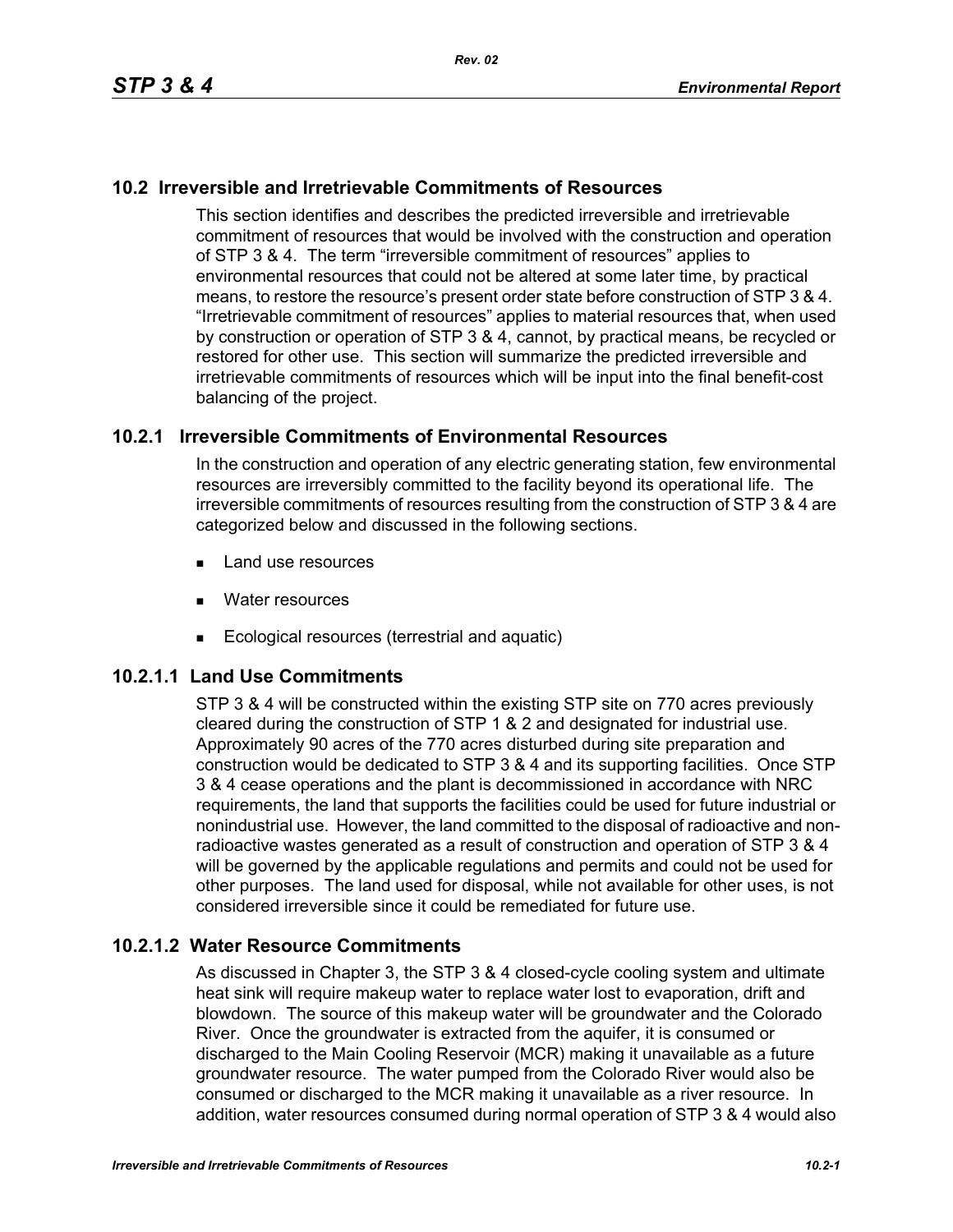not be readily available as a future resource but should not affect the overall availability of water resources for the area.

# **10.2.1.3 Ecological Commitments (Terrestrial and Aquatic)**

There will be impacts to vegetation and temporary relocation of terrestrial wildlife due to construction and operation of STP 3 & 4. Suitable habitat for most of the species affected is available adjacent to the STP site.

Approximately 680 acres of the 770 acres of vegetation impacted will be restored to preconstruction conditions and will be available as habitat upon completion of construction. In addition, the decommissioning of STP 3 & 4 could eventually result in complete restoration of the area to preconstruction conditions.

Similarly, the aquatic ecology found in streams and wetlands on site would be affected by the construction and operation of STP 3 & 4. There are no important aquatic ecosystems on the STP site or in the Colorado River near the site. Most of the impacts are SMALL and occur during the construction phase of the project; however, loss of aquatic resources such as benthic organisms, fish, and shellfish as a result of impingement and entrainment at the Colorado River intake structure will continue with operation of STP 3 & 4. When STP 3 & 4 are decommissioned, those aquatic resources will return to preoperational levels. Because of the abundance of these resources in the vicinity of the site, the irreversible loss of aquatic resources associated with construction and operation of STP 3 & 4 will have no impact on overall populations.

## **10.2.2 Irretrievable Commitments of Material Resources**

Construction of STP 3 & 4 requires large quantities of building materials that would be considered irretrievable commitments of resources unless they are recycled at decommissioning. Construction materials used for STP 3 & 4 will be similar to that of any major, multiyear construction project. Unlike the earlier generation of nuclear plants, asbestos and other materials considered hazardous will not be used in accordance with safety regulations and practices. The Department of Energy report (Reference 10.2-1) on new reactor construction estimates:

- 12,239 yards of concrete and 3107 tons of rebar for a reactor building
- 2,500,000 linear feet of cable for a reactor building
- 6,500,000 linear feet of cable for a single reactor
- Up to 55,000 feet of piping greater than 2.5 inches for a single 1000 MWe reactor

Specifically for an Advanced Boiling Water Reactor (ABWR), an estimated 13,000 tons of steel and 240,000 cubic yards of concrete will be required. While the amounts of these materials required will be large, the amounts will not be atypical of other types of power plants such as hydroelectric and coal-fired plants, nor of many large industrial facilities (e.g., refineries and manufacturing plants) that are constructed throughout the United States. Use of construction materials in the quantities associated with those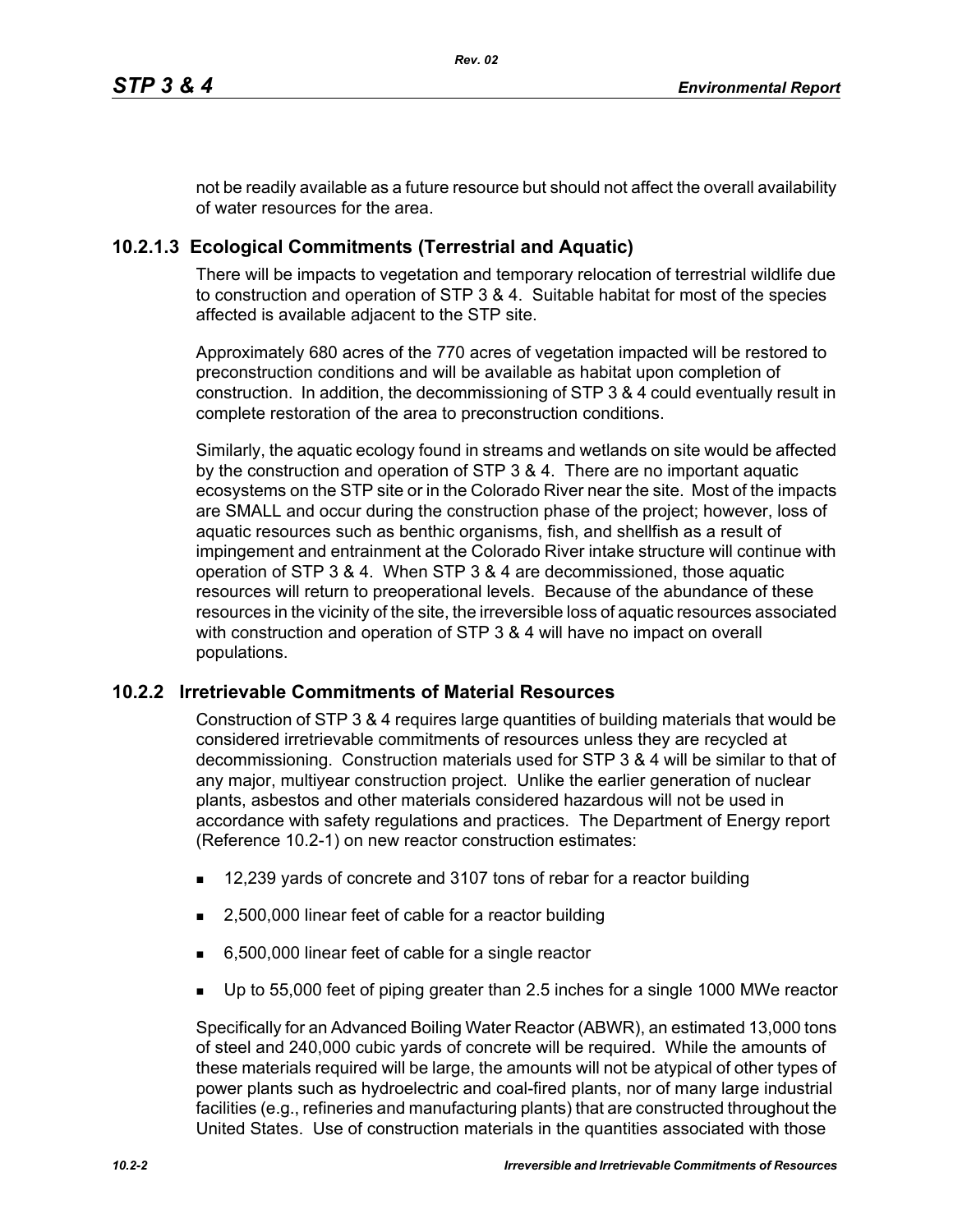expected for a nuclear power plant, while irretrievable unless they are recycled at decommissioning, will have a small impact with respect to the availability of such resources.

In 1992, the United States Congress authorized the U.S. Defense National Stockpile Centers (DNSC) to sell overstocked commodities (i.e., metals and minerals) owned by the Department of Defense. With 99% of stockpiled materials determined to be excess, DNSC is aggressively selling these materials (Reference 10.2-2). Therefore, use of such materials for the construction and operation of STP 3 & 4 in the quantities associated with those expected for a nuclear power plant, while irretrievable, will have a SMALL impact due to the abundance and availability of such resources. As an example, 460 million cubic yards of concrete (Reference 10.2-3) and 96 million metric tons of steel (Reference 10.2-4) are produced in the Unites States annually. The amount of materials used for STP 3 & 4 will likely be an insignificant fraction of the total such resources used in the United States.

During operations, the main resource irretrievably committed is the uranium used in the fuel cycle. Approximately 17,000 metric tons of enriched uranium is required for each ABWR over an assumed 60-year life of the plant. The World Nuclear Association studies the supply and demand of uranium and states that uranium is ubiquitous on Earth. Uranium is a metal approximately as common as tin or zinc, and it is a constituent of most rocks and even of the sea. The known recoverable reserves of uranium are over four million tons (Reference 10.2-5). Therefore, the uranium that will be used by STP 3 & 4 to generate power, while irretrievable, will have a SMALL impact with respect to the long-term availability of uranium worldwide.

Other irretrievable commitments of resources include those materials (presented under Subsection 5.5.2.1) used for the normal industrial operations of the plant (e.g., miscellaneous supplies, anti-freeze, waste oil) that cannot be recovered or recycled or that are consumed or reduced to unrecoverable forms.

#### **10.2.3 References**

- 10.2-1 "Application of Advanced Construction Technologies to New Nuclear Power Plants – MPR-2610," U.S. Department of Energy, prepared under Contract DE-AT01-020NE23476, Revision 2, September 24, 2004.
- 10.2-2 2005 Secretary of Defense Environmental Awards Defense Logistics Agency Defense Stockpile Center Environmental Quality Team Award, available at https://www.denix.osd.mil/denix/Public/News/OSD/SecDef05/EQ/EQ\_IT DNSC.pdf, accessed March 22, 2007.
- 10.2-3 "Ready Mix Concrete Production for U.S. through May 2007," National Ready Mixed Concrete Association, available at http://www.nrmca.org/ concrete/data.asp, accessed July 23, 2007.